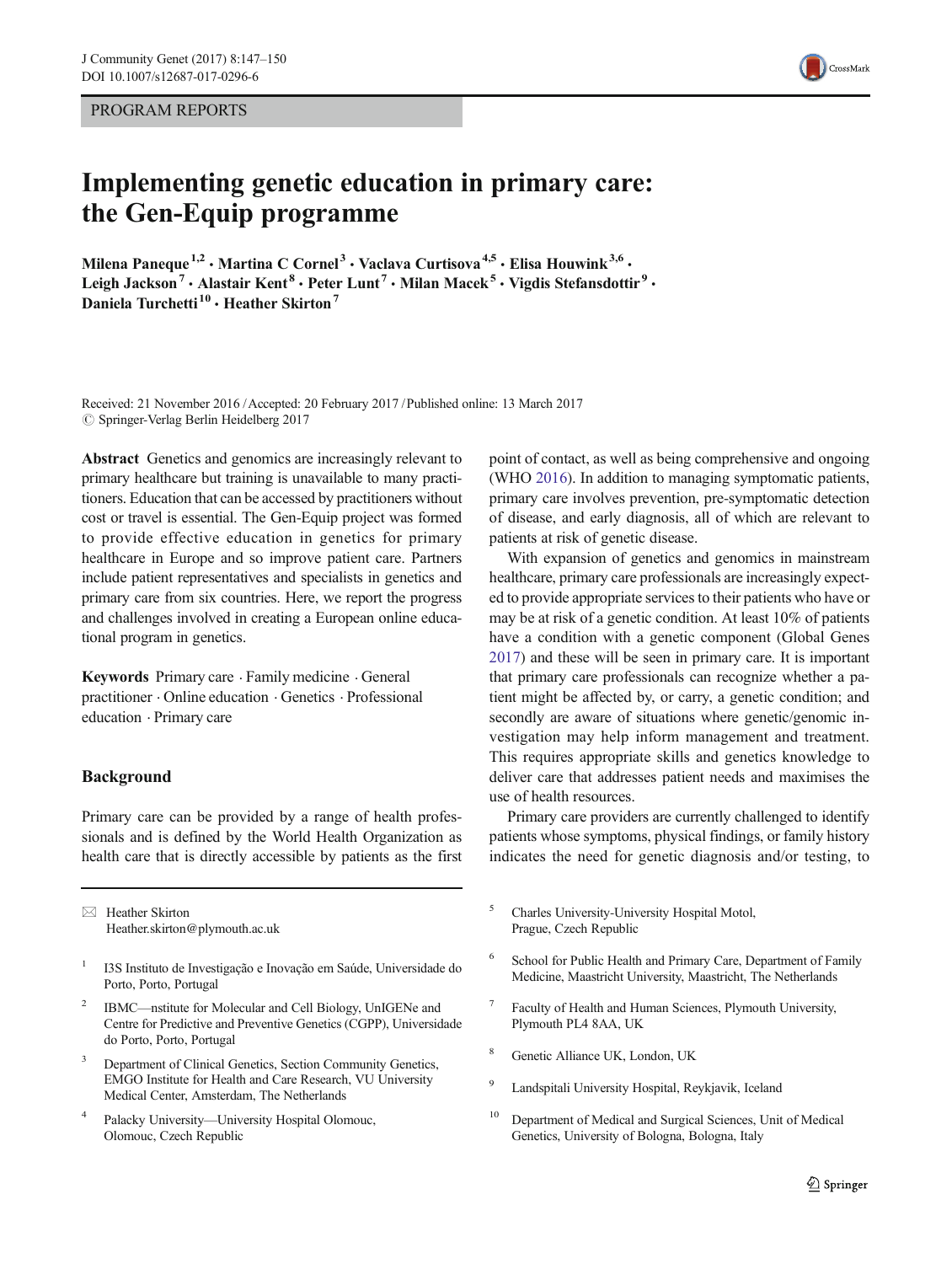determine how to use genetic information most effectively to improve disease prevention and to target different options for disease management (Carroll et al., [2016;](#page-2-0) Christensen et al., [2016;](#page-2-0) Lopes-Júnior et al., [2016\)](#page-3-0). Primary healthcare professionals face substantial challenges in utilizing genetic information, namely translating genetic risk into clinical action (Christensen et al., [2016\)](#page-2-0). It is unsurprising therefore that full integration of genomic medicine in primary care settings has been slow to materialise (Rahimzadeh & Bartlett, [2014\)](#page-3-0).

Previous studies indicate that primary care practitioners lack practical knowledge of genetics and confidence in providing services related to genetic conditions (Carroll et al., [2016;](#page-2-0) Houwink et al., [2011](#page-3-0), [2012](#page-2-0)). There is therefore strong potential for professionals to fail to recognize patients who are at risk of genetic disease, resulting in them not being referred to specialist services or being managed inappropriately.

## The intervention

The majority of other educational projects to enhance understanding of genetics in primary care have been based in a single country, as was evidenced by the studies included in a systematic review (Paneque et al., [2016\)](#page-3-0). For this and reasons of funding and travel and time commitment needed, access to genetics education by primary care practitioners was limited. Therefore, to maximize efforts and enable primary care practitioners in multiple countries and settings to access education, we formed a project team comprising partners from six countries with representatives from primary care, clinical genetics and patient organisations. The aim was to improve care of patients with genetic conditions in Europe by maximizing access to genetics education in primary care professionals.

As a foundation for the project, we undertook a systematic review of genetic education for primary care (Paneque et al., [2016\)](#page-3-0). Using the results of that review and two workshops attended by partners of the project and key stakeholders (from primary care and public health), a genetics education curriculum for European professionals was prepared ([www.](http://www.primarycaregenetics.org) [primarycaregenetics.org](http://www.primarycaregenetics.org)).

The Gen-Equip project has proceeded on the basis of providing case-based modules built around a typical clinical consultation with a primary care professional. The learning objectives of the educational activities are to enable primary care practitioners:

- & to recognize a patient who may be at risk of or affected by a genetic condition;
- & to assess and refer patients for specialist genetic services appropriately;
- to enhance the ability of primary care practitioners to support patients with a genetic condition or risk and encourage communication within families.

Initially, a website ([www.primarycaregenetics.org\)](http://www.primarycaregenetics.org), in six different languages, was built as a tool for dissemination. At the initial stakeholder meeting, primary care professionals who were present strongly advised that, due to lack of foundational knowledge of genetics, the education should be focused on the recognition and family-management of constitutional-genome based genetic conditions, rather than attempting to cover the more diverse and rapidly advancing field of the application of somatic genomic alteration for informing targeted treatment. Nine case-based modules set in primary care were prepared, with two-three partners leading on each module. The text for each was prepared and circulated for comments among all partners until consensus was reached on the content: this ensured that the content was acceptable to primary care practitioners, genetics experts and patient representatives in the project team. Additional videos and other resources were prepared and the modules were launched in English. Each one was then translated into languages of the partner countries, with additional modification to ensure that healthcare guidance and cultural norms were respected. This also required recording videos of simulated patients around which module was based in the local language and setting, translating all pre and post-module quizzes and all instructions for using the modules. To ensure consistency, one partner (based in UK) has managed the uploading of the materials onto the educational software and this in itself has been challenging as errors in spelling etc. in the different languages cannot be easily detected and all materials must be rechecked by the relevant partner in each country multiple times.

The modules are now available online and are accessible free of charge. As continuing professional development points are available when the modules are completed, learners are required to register using their name and email address. Module topics include familial cancer, familial hypercholesterolemia, inherited cardiac conditions, the child with a genetic condition, and pregnancy or reproduction-related scenarios [\(www.primarycaregenetics.org](http://www.primarycaregenetics.org) ). All have been accredited for Continuing Professional Education by the Royal College of General Practitioners and the European Specialist Nurses Organization. In addition, using the "Care Bundle" approach that has proven successful in other educational interventions, we have provided a set of accessible clinical tools for practice on the website.

A series of short online webinars are also available on the following core topics:

- Taking and recording a family history
- Genetic testing results and what they mean for your patient
- Common inheritance patterns
- Prenatal testing options
- Referring your patient to genetic services.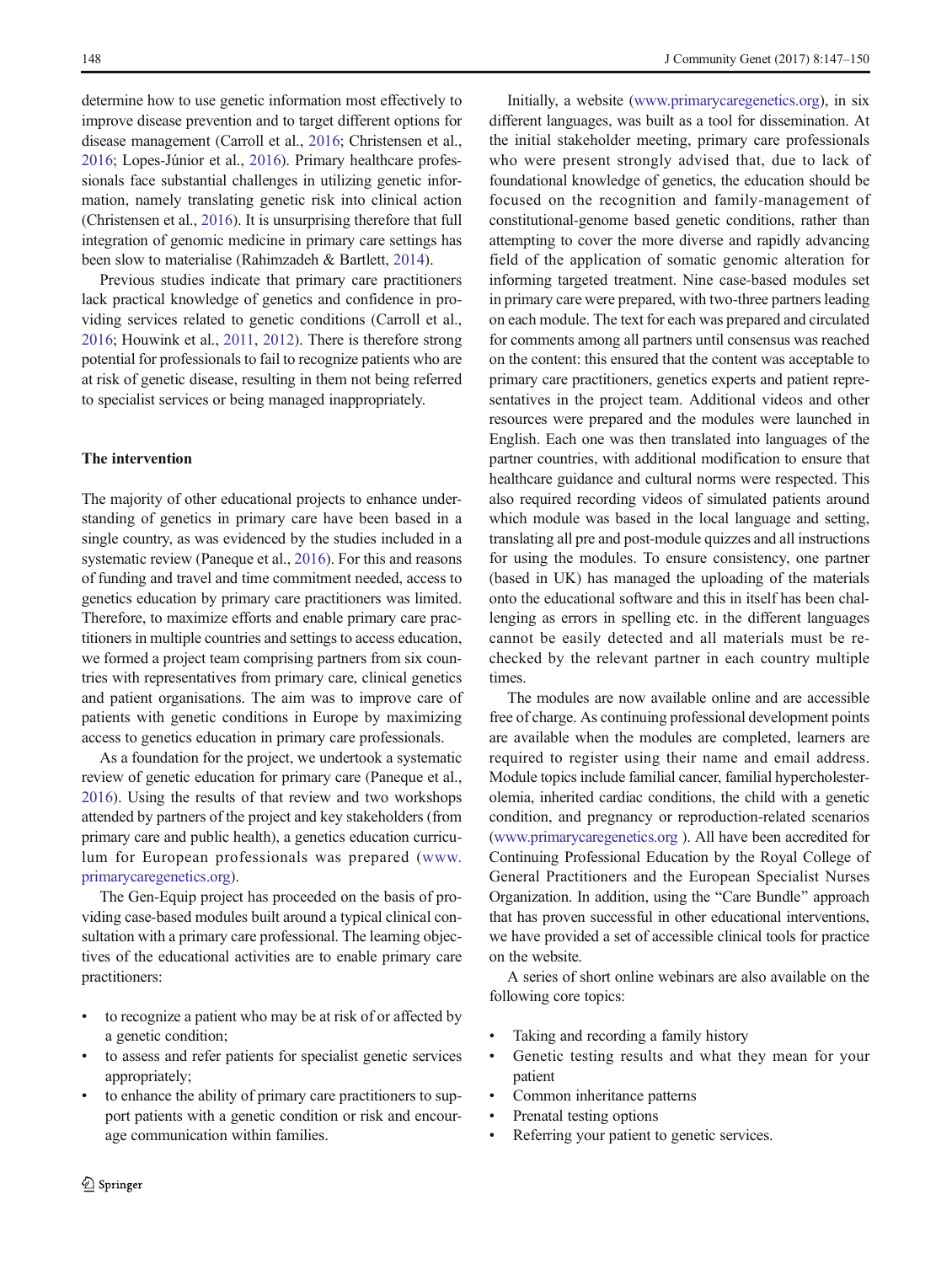### <span id="page-2-0"></span>Assessment

The success of the project is being assessed by the level of usage and uptake of the educational materials and the evidence that use of the educational materials are being effective in improving knowledge, skills and practice. We are investigating short- and long-term changes through the comparison of pre- and post-module test scores, a cross-sectional survey to assess usefulness to practice and user satisfaction as well as qualitative thematic analysis study to explore usefulness in daily practice.

To assess changes in knowledge, we aim to collect pre and post-module data from at least 350 individuals. We aim to achieve at least 30% increase in knowledge when pre and post course scores are compared. While the differences in scores vary markedly according to the topic of the module, initial evaluation indicates the model is effective. For example, based on 200 pre- and post-test scores, mean pre-test score for the breast/ovarian cancer module (where pre-test scores are among the highest for the modules) was 77.6% (standard error  $= 2.97$ ), compared with the post-test score of 90.4% (standard error  $= 2.69$ ) and this represented a highly significant difference in the means (t(33) = −5.87,  $p = 0.000$ ). This type of assessment will be repeated for each partner country.

All professionals completing the modules have been asked to complete a survey giving feedback and again, initial feedback has been positive regarding the style of educational delivery and appropriateness for practice. A proportion of these will be interviewed in each partner country to assess how the educational content has influenced practice, for example to identify if there are barriers to using the knowledge in practice and if there are any changes in attitudes and experiences while discussing genetic risk and testing information. Factors such as concern about patient anxiety, not having access to specialist genetic services, and time constraints have been shown to be barriers to provision of appropriate genetic healthcare in primary care professionals (Mikat-Stevens et al., [2015](#page-3-0)), and the use of qualitative interviews to collect data will enable us to explore these issues. Initial user feedback has been very positive, with the majority of respondents indicating they would recommend the modules to colleagues.

## **Conclusion**

Collaboration across different European countries has enabled efforts to develop quality resources to be maximized. The process of implementing this project has been enriched by the multidisciplinary nature of the partners involved, as well as the different experiences they provided according to their different healthcare settings and countries. It can be seen as a relevant model for designing and implementing appropriate educational programs for health professionals with varied

professional backgrounds and taking into consideration the diversity of contexts for providing healthcare services. In addition, sustainability of the educational project is assured not only through individual partners, but the inclusion of the European Society for Human Genetics (ESHG) as an associate in the project to support promotion and dissemination and to provide a long-term repository for the materials.

The results of the final evaluation will indicate whether the efforts have been effective and will provide further guidance on effective training interventions for the future. All practitioners are invited to use the educational materials and to disseminate then to students or colleagues who may benefit from using them. Feedback on any aspect of the learning materials is welcomed ([www.primarycaregenetics.org\)](http://www.primarycaregenetics.org).

Acknowledgements This project was co-funded by the European Union, Project Number 2014-1-UK01-KA204-000065 under the Erasmus + programme.

#### Compliance with ethical standards

Funding This project was co-funded by the European Union, Project Number 2014–1-UK01-KA204–000065 under the Erasmus + programme. Note: The material in this paper reflects only the author's views and the European Commission and Ecorys UK are not responsible for any use that may be made of the information it contains.

Conflict of interest The authors declare they have no conflict of interest.

Ethical approval All procedures performed in studies involving human participants were in accordance with the ethical standards of the institutional research committee and with the 1964 Helsinki Declaration and its later amendments or comparable ethical standards.

Informed consent Informed consent was obtained from all individual participants included in the study.

## References

- Carroll JC, Makuwaza T, Manca DP, Sopcak N, Permaul JA, O'Brien MA, Heisey R, Eisenhauer EA, Easley J, Krzyzanowska MK, Miedema B, Pruthi S, Sawka C, Schneider N, Sussman J, Urquhart R, Versaevel C, Grunfeld E (2016) Primary care providers' experiences with and perceptions of personalized genomic medicine. Canadian Family Physician Medecin De Famille Canadien 62:e626–e635
- Christensen KD, Vassy JL, Jamal L, Lehmann LS, Slashinski MJ, Perry DL, Robinson JO, Blumenthal-Barby J, Feuerman LZ, Murray MF, Green RC, McGuire AL (2016) Are physicians prepared for whole genome sequencing? A qualitative analysis. Clin Genet 89:228–234
- Global Genes ™ (2017) Rare Diseases: Facts and Statistics. [https://](http://dx.doi.org/https://globalgenes.org/rare-diseases-facts-statistics) [globalgenes.org/rare-diseases-facts-statistics.](http://dx.doi.org/https://globalgenes.org/rare-diseases-facts-statistics) Accessed 15 February 2017
- Houwink EJ, Henneman L, Westerneng M, van Luijk SJ, Cornel MC, Jan Dinant G, van der Vleuten C (2012) Prioritization of future genetics education for general practitioners: a Delphi study. Genetics in Medicine 14:323–329